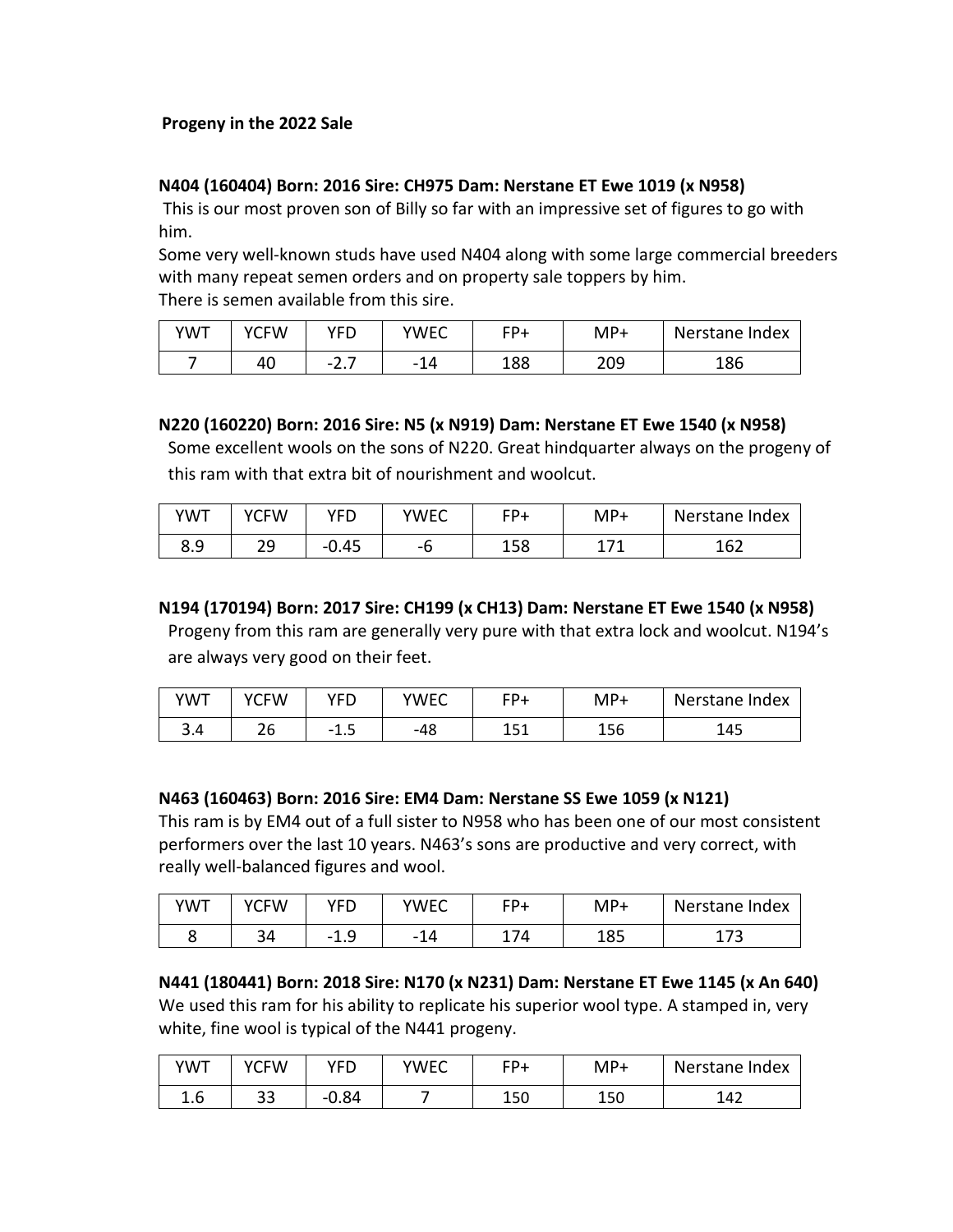## **N30(170030) Born: 2017 Sire: CH199 (x CH13) Dam: Nerstane ET Ewe 1386 (x N116)**

This ram was sold at Bendigo to North South Merino Stud in 2019. Nerstane used semen from this ram because of his extra doing ability and woolcut.

| YWT      | YCFW      | YFD                          | YWEC | ⊏D⊥ | MP+             | Nerstane Index |
|----------|-----------|------------------------------|------|-----|-----------------|----------------|
| ົ<br>د.د | n c<br>36 | $\overline{\phantom{0}}$<br> | -    | 159 | ィーへ<br>u<br>. . | 148            |

## **Charinga 975 "Billy" (CH 975) Born: 2014 Sire: Buddy 23 Dam: 100637 (x CH119)**

This sire has done a fantastic job here at Nerstane. Bought in 2015 for \$20,000, "Billy" is now at rest, with his progeny being so correct, always standing wide with great legs. They are generally very good cutters with a distinctive bold crimp that is well stamped.

| YWT        | <b>YCFW</b> | YFD  | YWEC | EPL           | MP+ | Nerstane Index |
|------------|-------------|------|------|---------------|-----|----------------|
| າ ດ<br>د.ء | 34          | -2.± |      | 172<br>- 71 J | 194 |                |

## **T 279 (180279) Born: 2018 Sire: (x CH Dan) Dam: Thornlea ET Ewe (x USter)**

Thornlea 279 was chosen at Hamilton Sheepvention in 2019 for his structure and pedigree. Nerstane purchased T279 for a sale topping price at the Glenelg Ram Sale that year. T279's father, Trump, was sold to the Charinga Stud to top the same sale years prior. There are over 20 sons in the sale this year and as you can see, their size, structure and woolcut are up there with the best.

| <b>YWT</b>         | <b>YCFW</b> | YFD                              | YWEC | ⊏D+                      | $MP+$ | Nerstane Index           |
|--------------------|-------------|----------------------------------|------|--------------------------|-------|--------------------------|
| <u>. . </u><br>o.o | າດ<br>Jυ    | $\overline{\phantom{a}}$<br>ن.⊥⊤ | -19  | $\overline{\phantom{a}}$ | 187   | $\overline{\phantom{0}}$ |

# **Glendonald 8.68 (G 8.68) Born: 2018 Sire: Tara Park Red Dam: GD**

This ram was the most impressive ram we have seen at Bendigo for a long time. 8.68's structure was outstanding with wool that was good all over. He looked like a real stud sire both in and out of the wool and his progeny are the same.

| YWT        | YCFW     | YFD  | <b>YWEC</b> | <b>FD+</b> | MP+ | Nerstane Index |
|------------|----------|------|-------------|------------|-----|----------------|
| ~ ^<br>∪.∠ | ാവ<br>رے | -1.U |             | 70<br>⊥7∪  | 193 | -              |

# **Poll 160007 (160007) Born: 2016 Sire: B333 Dam: Nerstane Poll ET Ewe 1021 (Cor 2)**

Probably the best son we have bred by B333. Progeny are really well balanced with good figures, outstanding structure, and white wools.

There is semen available from this sire.

| YWT | <b>YCFW</b> | YFD  | YWEC      | $CP+$       | MP+ | Nerstane Index |
|-----|-------------|------|-----------|-------------|-----|----------------|
| 4.4 | 19.9        | -v.o | ിറ<br>-20 | 1 にに<br>⊥JJ | 161 | 160            |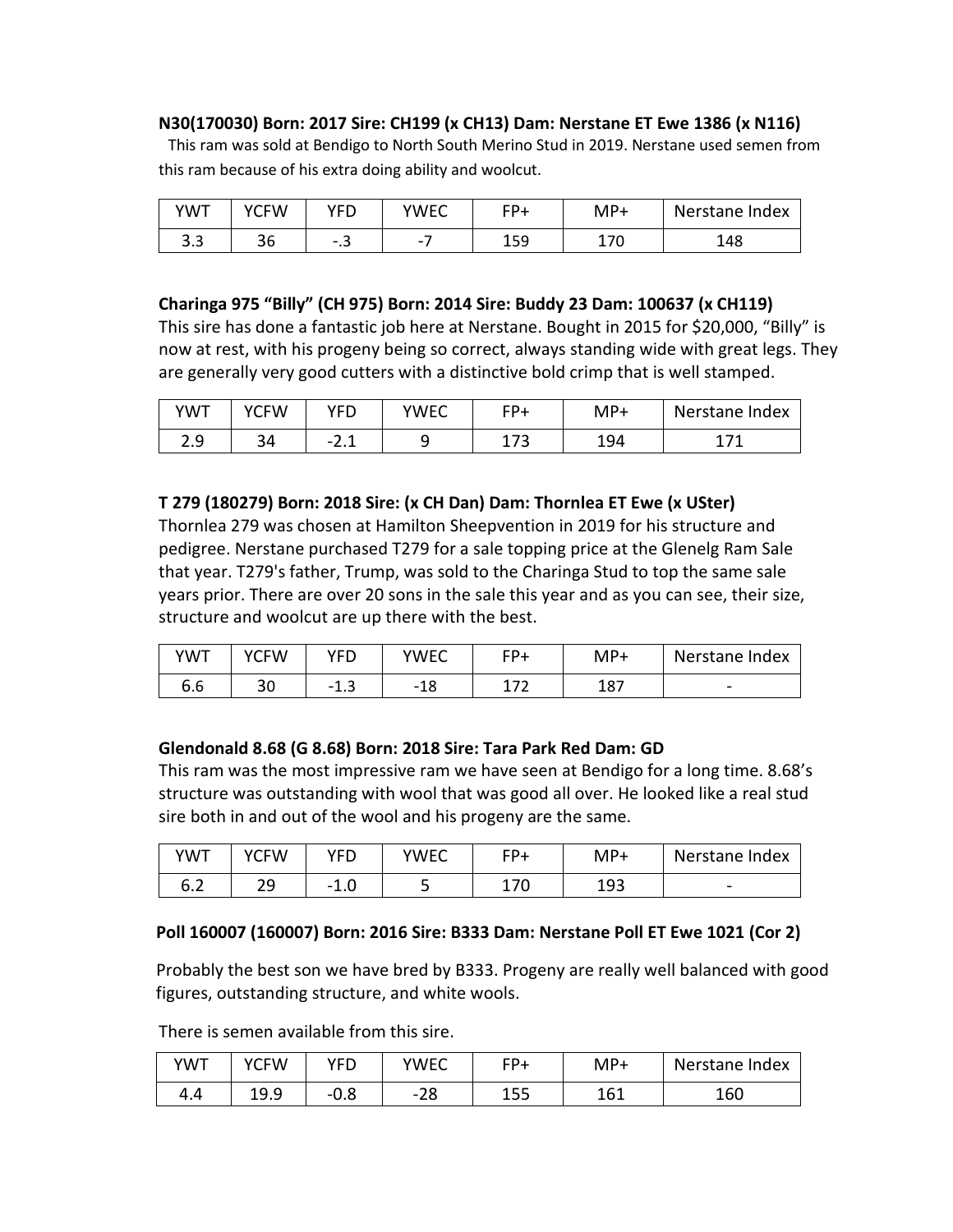## **Poll 160056 Born: 2016 Sire: B333 Dam: Nerstane Poll SS Ewe 1123 (x B121)**

A really well proven son of B333. Progeny are usually really good doers with above average woolcuts and low WECs.

| <b>YWT</b> | <b>YCFW</b> | YFD      | YWEC | $FD+$ | MP+ | Nerstane Index |
|------------|-------------|----------|------|-------|-----|----------------|
| ៝៓<br>0. L | 24.0        | - 1<br>. | -44  | 149   | 159 | ᅩᇰ             |

## **Poll 160022 (160022) Born: 2016 Sire: Des 26 Dam: Nerstane Poll ET Ewe 1106**

We sold N22 to Coromandel Stud in Western Australia in 2017 and he has bred very well for them over there, so we used him. Sons of this ram have outstanding structure and size.

There is semen available from this sire.

| YWT                   | YCFW                            | YFD  | YWEC                 | FP+        | MP+ | Nerstane Index         |
|-----------------------|---------------------------------|------|----------------------|------------|-----|------------------------|
| ¬ ¬<br>$\cdot$ $\sim$ | $\sim$ $\sim$<br><u>_ , . _</u> | -1.0 | $\sim$<br>- 13<br>ᅩJ | 152<br>∸JJ | 167 | 15 <sup>2</sup><br>ᆂᆚᄼ |

## **Poll 160043 (160043) Born: 2016 Sire: B333 Dam: Nerstane Poll ET Ewe 100208 x AL412**

| <b>YWT</b>                           | <b>YCFW</b> | YFD                                        | <b>YWEC</b> | <b>CD+</b> | $MP+$ | Nerstane Index |
|--------------------------------------|-------------|--------------------------------------------|-------------|------------|-------|----------------|
| -<br>$\overline{\phantom{0}}$<br>۰., | ີ<br>ت      | $\overline{\phantom{a}}$<br>- 1<br><b></b> | --          | 150        | 158   | 154            |

Another good son of B333 that was awarded Grand Champion Fine Medium Wool Poll Ram at Dubbo and later sold to the Merrignee Stud. N43 progeny are consistently big, plain bodied, and have good woolcut.

There is semen available from this sire.

# **Poll 160001 (160001) Born: 2016 Sire: B333 Dam: Nerstane Poll Ewe 121160**

A really good son of B333. Progeny of N1 have good structure, extra body length and good wools.

| <b>YWT</b> | <b>YCFW</b> | <b>YFF</b> | YWEC      | $FP+$     | MP+ | Nerstane Index |
|------------|-------------|------------|-----------|-----------|-----|----------------|
| 4.4        | ہ ∩         | റ<br>-v.o  | າ໑<br>ە∠- | 155<br>∸J | 161 | 160            |